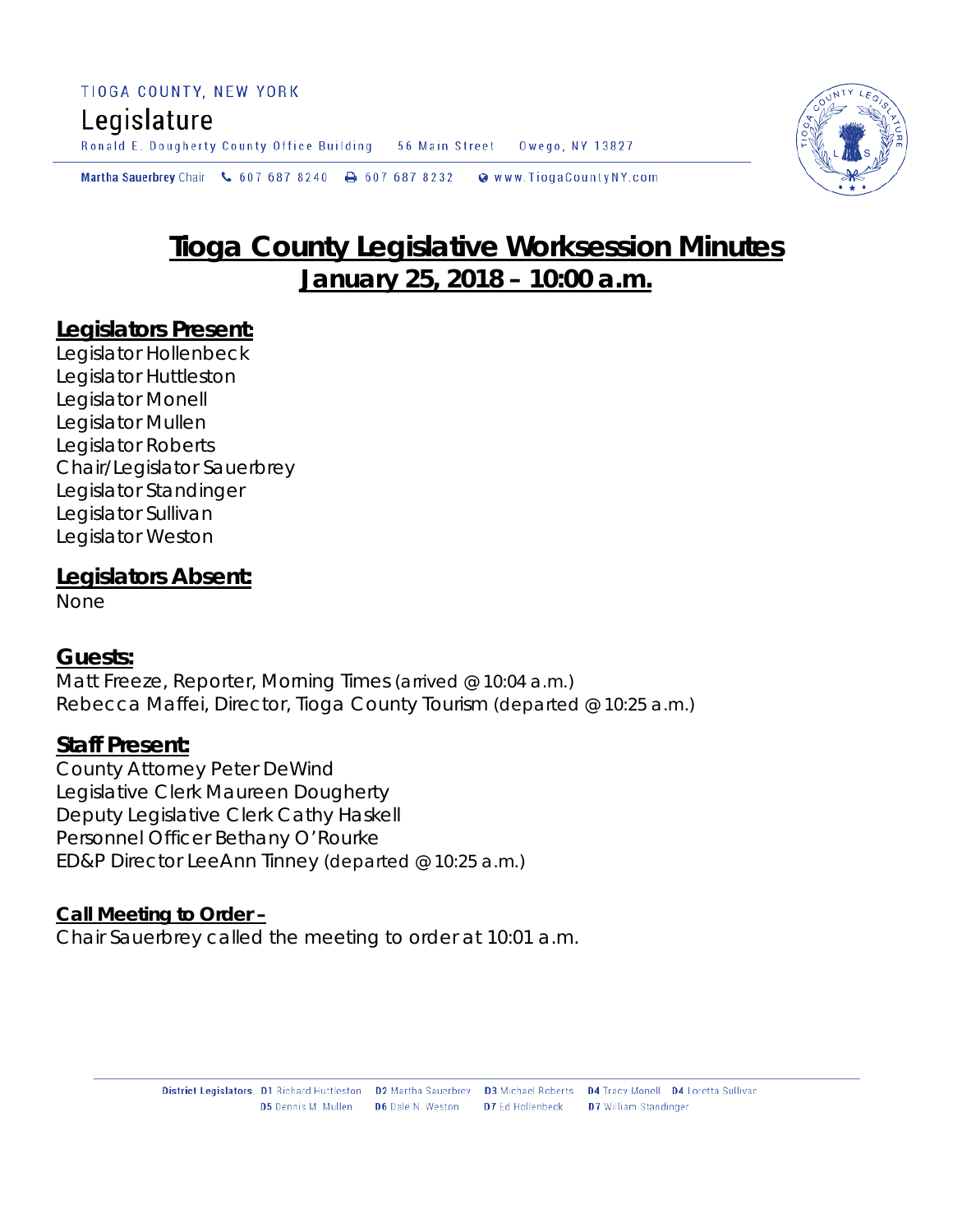# **Tourism 2018 Marketing Strategy Presentation -**

Tourism Director Maffei distributed a one-page handout regarding the Tourism Office Marketing Plan for 2018 and highlighted the following:

- *Tioga Downs Liaison* Tioga County Tourism Office has developed a strong, very positive relationship with Tioga Downs. Currently, the Tourism Office is promoting Tioga Downs packages and connecting on some events. Tioga County Tourism is marketing directly to the customers at Tioga Downs via availability of travel guides in their hotel rooms and a digital display on-site that the Tourism Office can control the displayed content.
- *Cooperative Marketing Program* Tioga County Tourism manages the I Love New York Cooperative Marketing Partners Grant Program and every year Tioga County Tourism receives a grant through this program. This year, Tioga County Tourism received a matching grant of \$67,000, which is the entire marketing budget for the year. Approximately, \$30,000 is budgeted to assist marketing programs for 10-14 different events in the County. Tioga County Tourism strives to find an event in every community, if possible. Legislator Weston inquired as to whether an organization has to be a 501c3 to be eligible for these marketing funds. Ms. Maffei reported 501c3 status is not necessary. The process includes sending out an email notification to a distribution list of event organizers announcing matching grant funds are available through a simple application process. In addition, the Tourism Office will go through their calendar of events to identify whether an organizer has not responded or if there is a first-time event organizer that may be unaware of these matching marketing funds. The Tourism Office is prohibited from publicizing the marketing program funds in the newspaper due to being a NYS grant. The Tourism Office is in the process of getting the funds, therefore, the email will be sent in the next few weeks. This is exclusively for tourism event advertising and is a matching fund grant. The Tourism Office has established an I Love NY Committee within their current Board of Directors for the purpose of reviewing applications and making recommendations that are ultimately forwarded to the full Board of Directors for final decision-making.
- *Waverly Glen Park*  The Tourism Office is currently helping to establish a Friends of the Park Group. The Village of Waverly received a \$490,000 grant to start the project, which the Tourism Office played a significant part in preparing this grant. However, the Tourism Office is planning to take a step back from the actual project, as the park development is an Economic Development & Planning effort. The Tourism Office will continue to be involved in the public relations, branding, and signage aspects, as well as the promotion and development of the park as a tourism asset.
- *Advertising Strategy* The Tioga County Tourism Office focus is digital advertising. The Tourism Office developed a new website last year and is currently working with a consultant and website developers in a re-design effort to engage more people to their partner listings and websites and tell the story of Tioga County. In addition to the website update, the Tourism Office is coordinating their social media with the same message content that is on their website. This type of advertising allows the ability to track actual numbers to determine what is and is not working. The Tourism Office purchased a booking widget, which is a service that allows individuals to reserve hotel rooms directly through a website. This booking service will be on the [www.Fingerlakes.org](http://www.fingerlakes.org/) website, which includes all of Tioga County Tourism's lodging partners. Ms. Maffei reported [www.Fingerlakes.org](http://www.fingerlakes.org/) is the number one hit when googling the Finger Lakes. This booking service will also be on the Tioga County Tourism website - [www.experiencetioga.com.](http://www.experiencetioga.com/) All Tioga County events and partner listings are also featured on regional websites such as the Finger Lakes Wine Country website. The Finger Lakes Wine Country website and digital marketing is very strong and the Tourism Office supplies content for their social media and e-mail blasts, which is a great marketing tool for Tioga County Tourism. Chair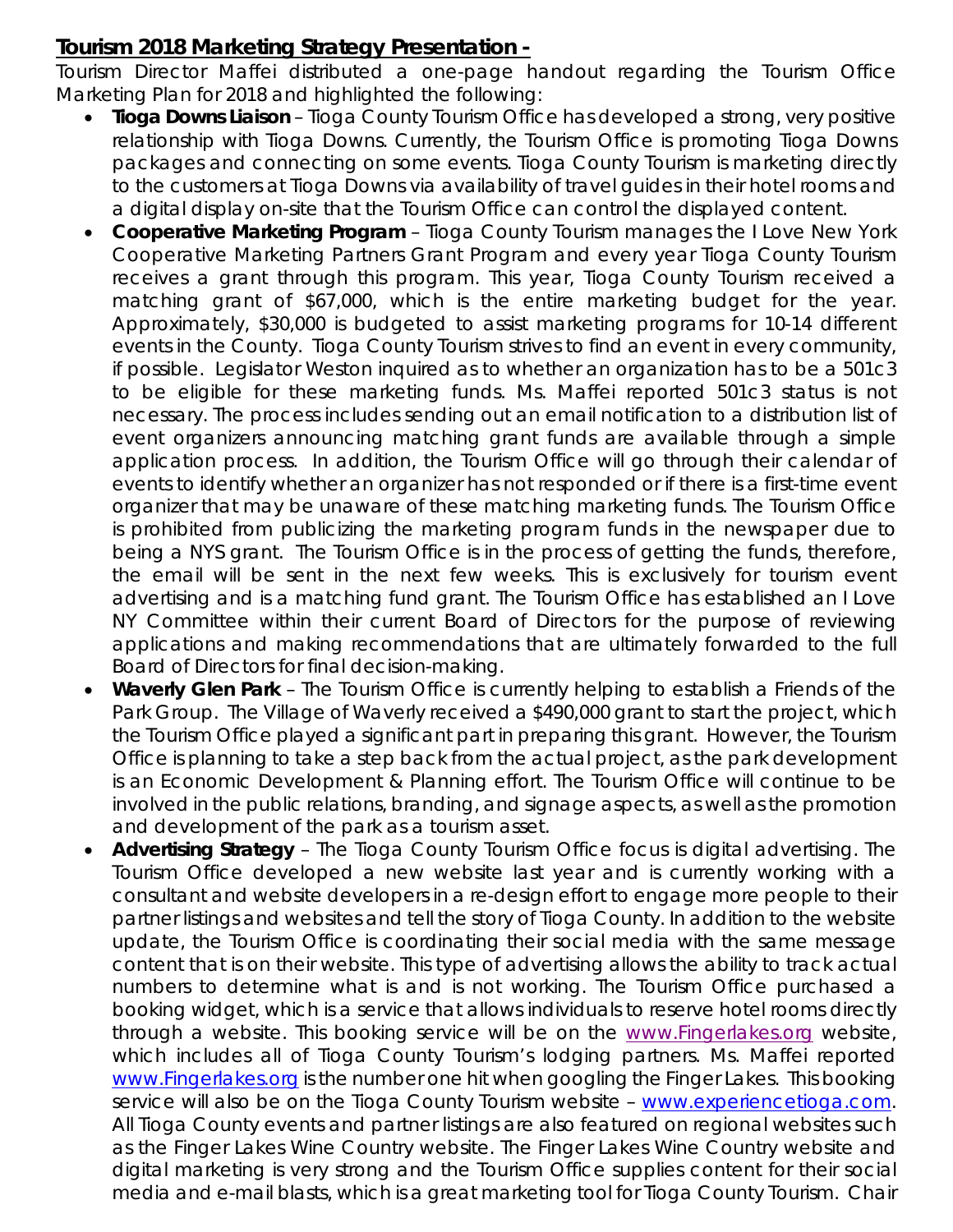Sauerbrey inquired as to whether individuals can subscribe to this email. Ms. Maffei reported subscription is open to the public on [www.FingerLakesWineCountry.com](http://www.fingerlakeswinecountry.com/) and a request can be made for a free travel magazine and/or email newsletter subscription. Corning Enterprises is the sponsoring organization for a three-day Travel Bloggers Expo (TBEX) September 11-13, 2018 at Corning Museum of Glass. Tioga County will have the opportunity to host travel bloggers during this timeframe. In anticipation of this, an information session was held earlier this week with a core group of interested parties, which includes ED&P and local business owners to explore ways for setting up tours for the travel bloggers and align them with the County's tourism partners, as well as marketing our products.

- *Visitors Center* This effort is ongoing and there is a lot of excitement in the community.
- *Tioga Arts and Ag Trail*  Tioga County Tourism is working with Tioga County Arts Council on this effort. First event was held last year and this year we are ahead of the game via the efforts of a Project Coordinator.
- *Regional Finger Lakes Farm Country Program*  Tioga County Tourism is working with the five Finger Lakes Wine Country counties on this program. This program is two-fold; Finger Lakes Farm Country Exhibition in February 2018 and marketing assistance for the agricultural tourism partners in this footprint with a website presence via a grant that was awarded.

# **Approval of Worksession Minutes – January 11, 2018:**

Legislator Monell motioned to approve the January 11, 2018 Legislative Worksession minutes as written, seconded by Legislator Mullen with Legislators Hollenbeck, Huttleston, Monell, Mullen, Roberts, Sauerbrey, Standinger, Sullivan and Weston voting yes. Motion carried.

# **Action Items:**

There are currently no action items at this time.

## **Other:**

- → *2018 Institute for Advancement (Succession Planning*) Chair Sauerbrey reported the first class kicked off on January 17, 2018 with 19 participants. The focus of the class was County Government 101 and the PowerPoint presentation is available on the County Intranet under the Succession Planning folder.
- <sup>→</sup> *Resolution Process* Legislative Clerk Dougherty reported discussion occurred at the last worksession regarding processing resolutions through the respective committee(s) and that the committees referenced in the "REFERRED TO:" heading on the resolution must present their resolution at their committees. Based on Legislative decision, Chair Sauerbrey drafted a memo to the Directors regarding the process that should be followed. Ms. Dougherty reported discussion of this memo and the current practice of the Legislative Office distributing resolutions to the Legislature was discussed at yesterday's Leader's Meeting. Ms. Dougherty reported a recommendation was made for the Legislative Office to hold all resolutions and do a one-time email distribution on the Friday prior to the committee meetings to eliminate any confusion, as some resolutions go through multiple revisions and to ensure that everyone is working off the most current version. Based on this recommendation, Ms. Dougherty inquired as to whether the Legislature would prefer to continue with the current practice of the Legislative Office distributing resolutions as they are received or holding them for a onetime email distribution on the Friday prior to the committee meetings. Legislators Sullivan, Monell, and Hollenbeck expressed they would prefer to continue with the current practice of receiving them as they are submitted to the Legislative Office. Furthermore, Ms. Dougherty reported discussion occurred regarding the best way to reference the